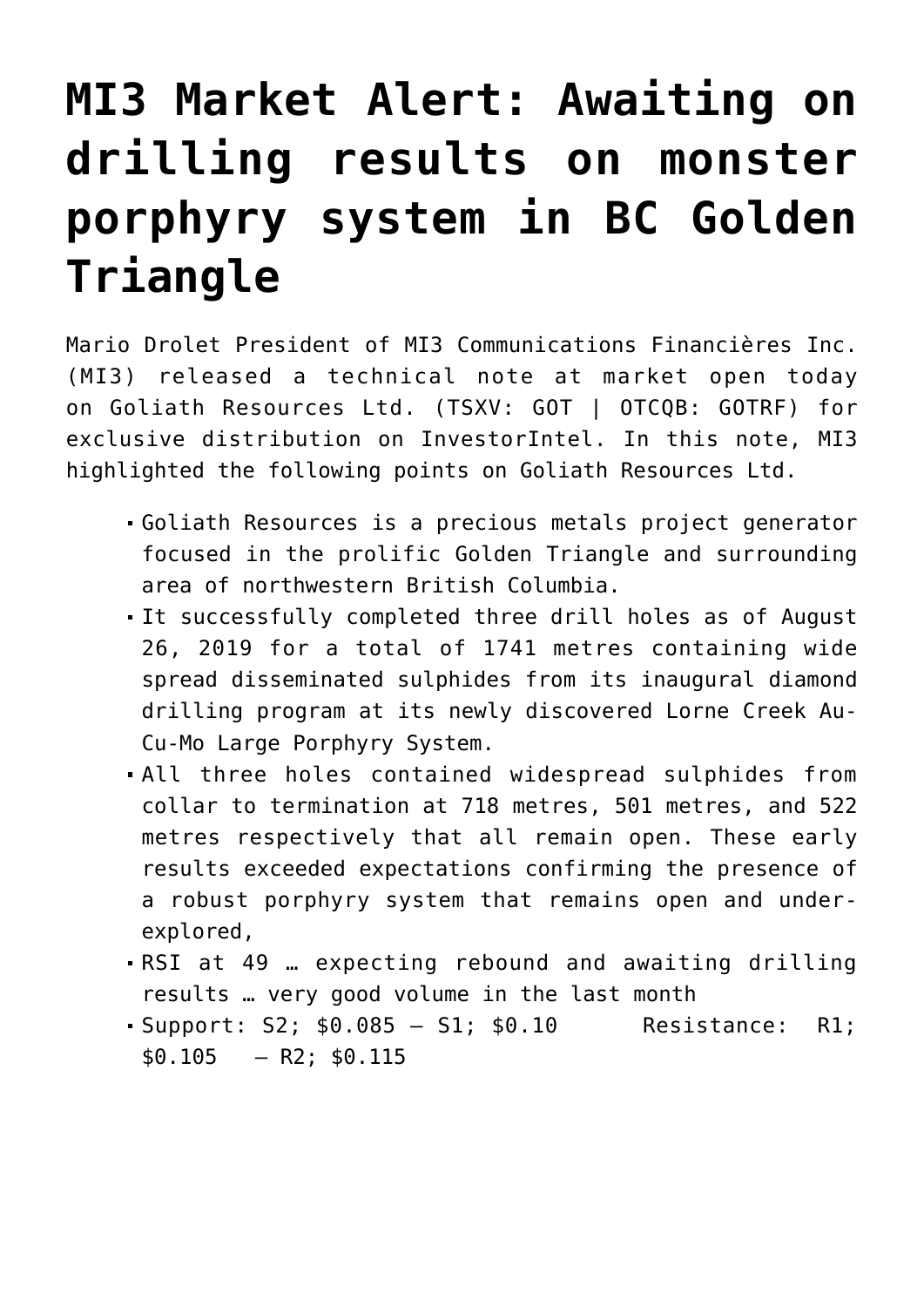

**About Goliath Resources Limited**

Goliath Resources Limited is a precious metals project generator focused in the prolific Golden Triangle and surrounding area of northwestern British Columbia. It controls four highly prospective properties that include Bingo, Golddigger, Lucky Strike and Copperhead covering over 52,000 hectares.

All four properties have returned widespread mineralization of high grade Gold, Silver and/or Copper from exposed bedrock in situ at surface. The new Lorne Creek Au-Cu-Mo Porphyry and Gold Source hydrothermal breccia discoveries at the Lucky Strike Property are scheduled to have their inaugural drill